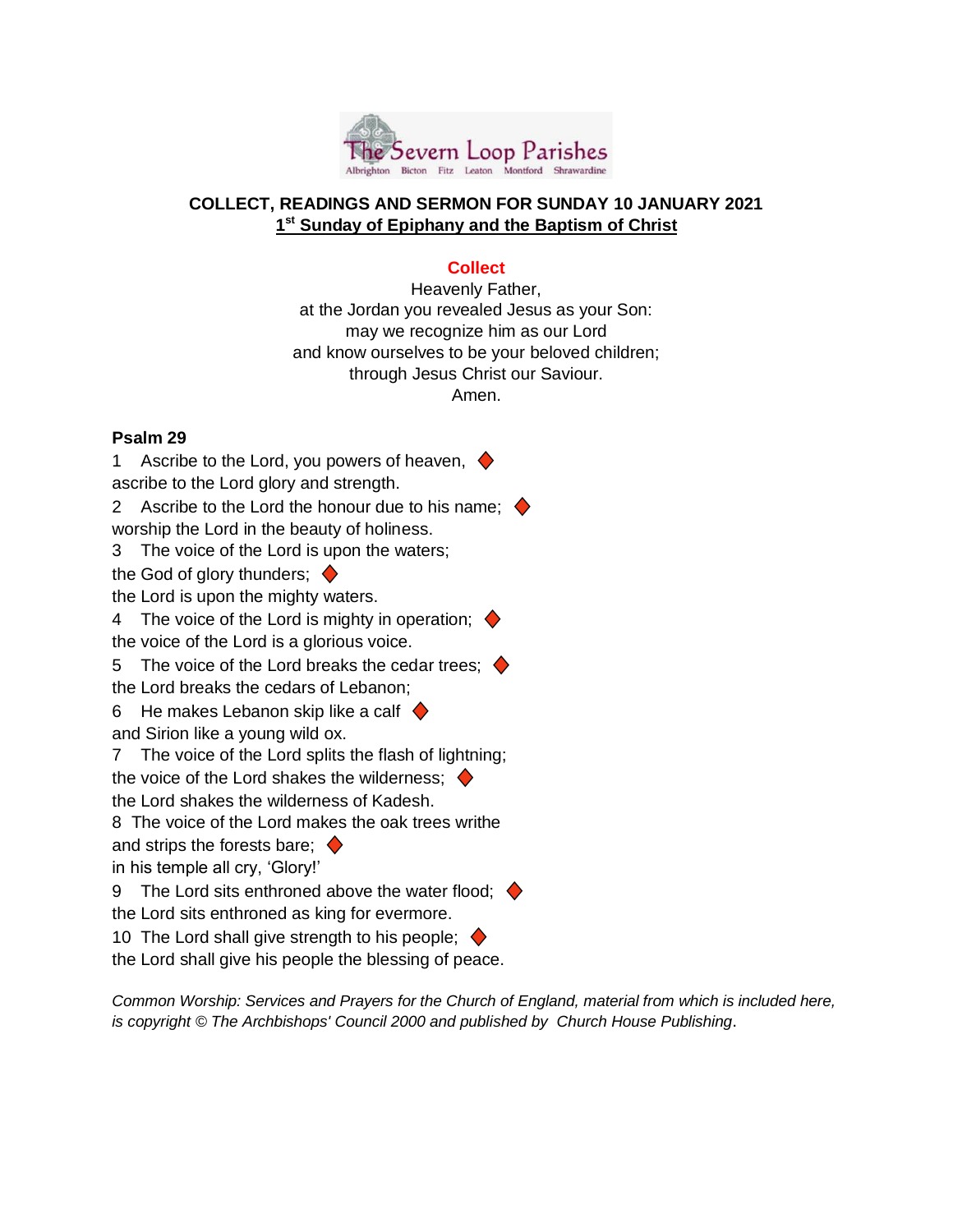#### **Acts 19.1-7**

1 While Apollos was in Corinth, Paul passed through the interior regions and came to Ephesus, where he found some disciples. 2 He said to them, "Did you receive the Holy Spirit when you became believers?" They replied, "No, we have not even heard that there is a Holy Spirit." 3 Then he said, "Into what then were you baptized?" They answered, "Into John's baptism." 4 Paul said, "John baptized with the baptism of repentance, telling the people to believe in the one who was to come after him, that is, in Jesus." 5 On hearing this, they were baptized in the name of the Lord Jesus. 6 When Paul had laid his hands on them, the Holy Spirit came upon them, and they spoke in tongues and prophesied— 7 altogether there were about twelve of them.

## **Mark 1.4-11**

4 John the baptizer appeared in the wilderness, proclaiming a baptism of repentance for the forgiveness of sins. 5 And people from the whole Judean countryside and all the people of Jerusalem were going out to him, and were baptized by him in the river Jordan, confessing their sins. 6 Now John was clothed with camel's hair, with a leather belt around his waist, and he ate locusts and wild honey. 7 He proclaimed, "The one who is more powerful than I is coming after me; I am not worthy to stoop down and untie the thong of his sandals. 8 I have baptized you with water; but he will baptize you with the Holy Spirit." 9 In those days Jesus came from Nazareth of Galilee and was baptized by John in the Jordan. 10 And just as he was coming up out of the water, he saw the heavens torn apart and the Spirit descending like a dove on him. 11 And a voice came from heaven, "You are my Son, the Beloved; with you I am well pleased."

## **Bishop Michael's Sermon for Sunday 10 January**

## **Beloved children**

The Gospel of Mark tells of the Baptism of Jesus two thousand years ago. I want to tell you about the baptism of my granddaughter Rosaline two and a bit years ago. Our daughter-in-law is Russian, and Rosaline was baptised in a little church in Russia near the Estonian border. It was a joyful celebration, with little Rosalinka sat in a huge tub as gallons of water were poured over her, she was drenched in oil, and a great feast was had by all. It was so different from the baptism of her grandfather – not me, but her Russian grandfather, 50 something years ago. That was in Soviet days, and Evgeni's grandmother knew that her daughter (his mother) would not approve, as a member of the Communist party. So she arranged for the priest to call in secret while her daughter was out at work, and he hurriedly baptised little Evgeny in the kitchen sink. Fast forward to two years ago, and Evgeny's mother's way of thinking had changed so much that it was actually she who arranged her own granddaughter's baptism.

That family understood what a precious gift baptism is in our lives. We sometimes take it for granted, but Mark puts the story of Jesus' baptism right at the start of his gospel, to underline its importance not just for the Lord but for us his followers. So what is it all about?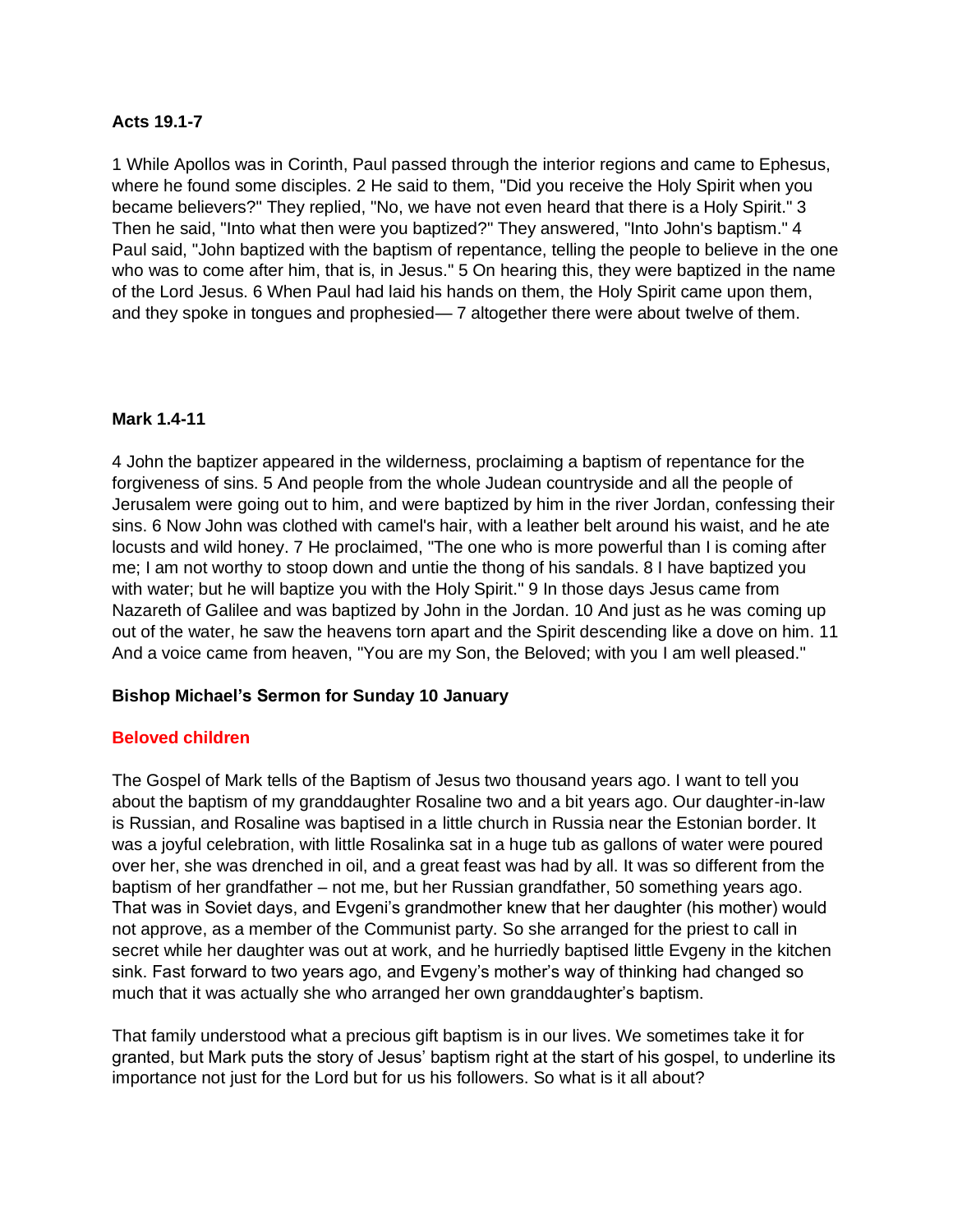First of all, it is about a new creation, a starting all over again. There is something fresh here breaking into the world, breaking into our lives. Our readings this morning underline that by taking us back to the beginning of the whole Bible, to the opening verses of Genesis. There, in the dawn of time, was the deep water, sign and means of baptism. And over the face of the deep there hovered what some translations call 'a wind from God'. But the Hebrew word also means 'the Spirit of God' – there, right at the start, were water and the Spirit, just as the Holy Spirit hovered over Jesus like a dove as he came out from the waters of the Jordan. The story of creation happens all over again in the life of the Christ; and it happens all over again in the life of us Christians.

And then, that new creation is a gift. Like being born, this is not something we can arrange for ourselves, but only receive in gratitude. There is a power, a strength, a wisdom, a love from beyond that is poured upon us. This is the greatest of gifts given to us in creation, the uncreated gift of the Spirit who is God. In the reading from Acts 19 appointed for this morning, St Paul makes this very clear to some people in Ephesus who so far have only known the baptism of John. 'Did you receive the Holy Spirit?', he asks them. 'No, we have not even heard that there is a Holy Spirit', they reply. So Paul baptises them in the name of Jesus, and the Holy Spirit comes upon them. Our Christian life is not something we take for ourselves; it is given to us in the Spirit.

As the Spirit comes down upon Jesus, there is a voice heard from heaven. Now, this is the great climax of the story. Think of it: there is a great crowd gathered there, the heavens are torn apart, extraordinary things are going on. Now is the time to get the message across – now, in this moment of drama, when everybody's attention is riveted. Just imagine – what message would you want to get across at that point if you were God? Suppose you had one minute on primetime TV to address a nation. What would you want to say most of all? Suppose you had hired a plane to pull a banner streaming across central London. What would you write on that banner? Now is the time; what is the message?

God's message is so simple, it is almost an anti-climax. He doesn't tell people how to live; he doesn't unveil a secret wisdom; he doesn't threaten; he doesn't promise; he doesn't explain the future. He just says to Jesus: 'You're my boy; and you're all right' – that's what he means when he says: 'You are my Son, the Beloved; with you I am well pleased'. This is the one important thing he needs to get across: to tell Jesus how much he loves him. In other words, this baptism is about identity: who Jesus is, and who is the one he belongs to. And what God said to Jesus he said to each one of us in the baptism that made us Christians: 'You're my boy, my girl; and you're all right'. What Jesus is by nature, we become by adoption and grace: beloved sons and daughters of a God who loves us and make us his own.

That is the most important message God wants us to hear, and that is why we need to take our baptism seriously: because it assures us of our identity. We live in an age where many people are really unsure about who they are, confused about their identity, bewildered by the celebrity 'icons' paraded before them. People fight furiously about identity, how A's identity threatens B's, or C's is better than D's; and the more unsure of themselves they feel the shriller they shout.

But, for us who are baptised in the name of Jesus Christ, identity is given and secure. When my little Rosalinka was lifted out of the tub, the priest lifted her up high above his head and